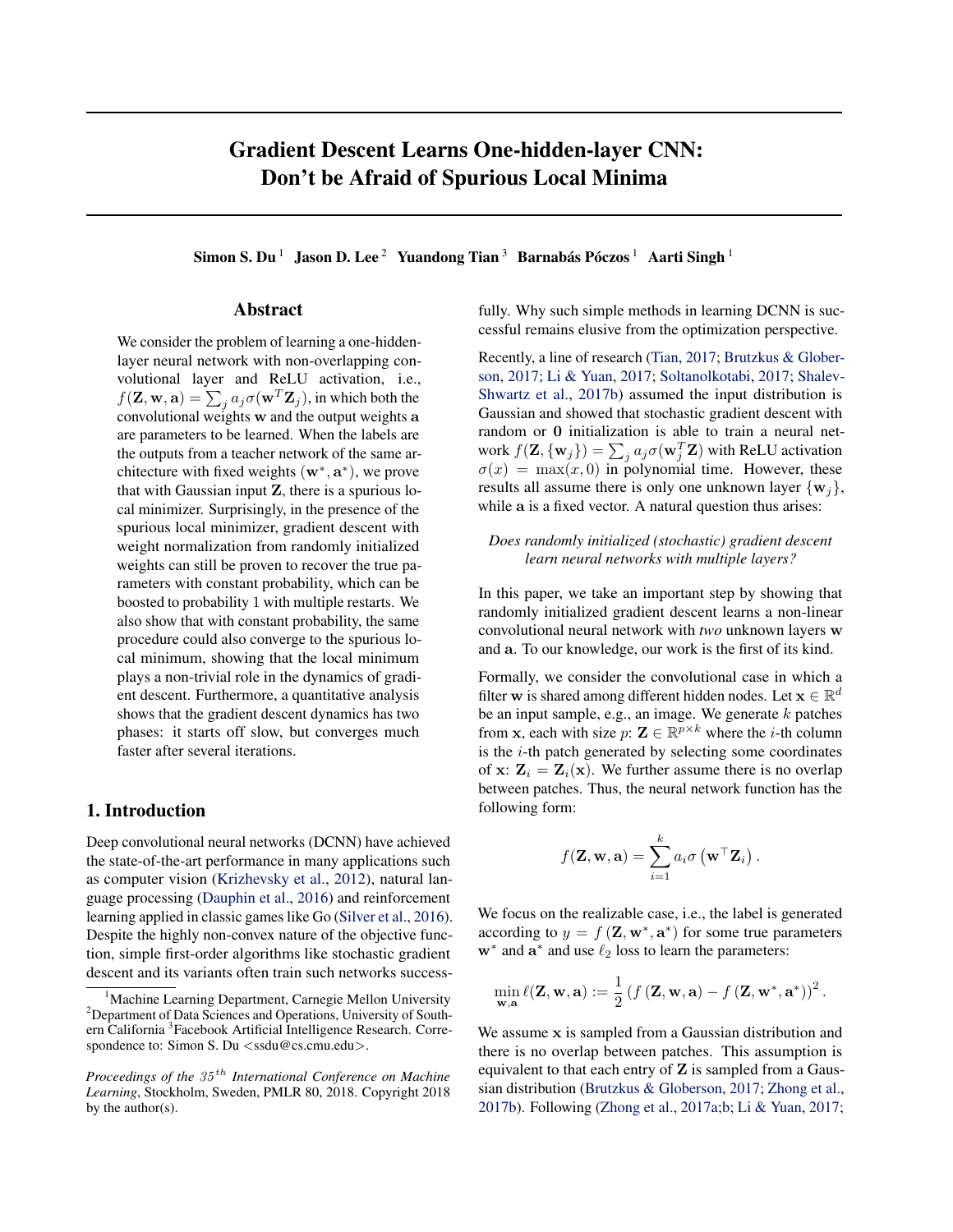

(a) Convolutional neural network with an unknown nonoverlapping filter and an unknown output layer. In the first (hidden) layer, a filter w is applied to nonoverlapping parts of the input x, which then passes through a ReLU activation function. The final output is the inner product between an output weight vector a and the hidden layer outputs.



(b) The convergence of gradient descent for learning a CNN described in Figure 1a with Gaussian input using different initializations. The success case and the failure case correspond to convergence to the global minimum and the spurious local minimum, respectively. In the first  $\sim$  50 iterations the convergence is slow. After that gradient descent converges at a fast linear rate.

*Figure 1.* Network architecture that we consider in this paper and convergence of gradient descent for learning the parameters of this network.

Tian, 2017; Brutzkus & Globerson, 2017; Shalev-Shwartz et al., 2017b), in this paper, we mainly focus on the population loss:

$$
\ell(\mathbf{w}, \mathbf{a}) := \frac{1}{2} \mathbb{E}_{\mathbf{Z}} \left[ \left( f\left(\mathbf{Z}, \mathbf{w}, \mathbf{a}\right) - f\left(\mathbf{Z}, \mathbf{w}^*, \mathbf{a}^*\right)\right)^2 \right].
$$

We study whether the global convergence  $w \rightarrow w^*$  and  $a \rightarrow a^*$  can be achieved when optimizing  $\ell(w, a)$  using randomly initialized gradient descent.

A crucial difference between our two-layer network and previous one-layer models is there is a positive-homogeneity issue. That is, for any  $c > 0$ ,  $f\left(\mathbf{Z}, c\mathbf{w}, \frac{\mathbf{a}}{c}\right) = f\left(\mathbf{Z}, \mathbf{w}, \mathbf{a}\right)$ . This interesting property allows the network to be rescaled without changing the function computed by the network. As reported by (Neyshabur et al., 2015), it is desirable to have scaling-invariant learning algorithm to stabilize the training process.

One commonly used technique to achieve stability is *weight-normalization* introduced by Salimans & Kingma (2016). As reported in (Salimans & Kingma, 2016), this re-parametrization improves the conditioning of the gradient because it couples the magnitude of the weight vector from the direction of the weight vector and empirically accelerates stochastic gradient descent optimization.

In our setting, we re-parametrize the first layer as  $\mathbf{w} = \frac{\mathbf{v}}{\|\mathbf{v}\|_2}$ and the prediction function becomes

$$
f(\mathbf{Z}, \mathbf{v}, \mathbf{a}) = \sum_{i=1}^{k} a_i \frac{\sigma(\mathbf{Z}_i^{\top} \mathbf{v})}{\|\mathbf{v}\|_2}.
$$
 (1)

The loss function is

$$
\ell(\mathbf{v}, \mathbf{a}) = \frac{1}{2} \mathbb{E}_{\mathbf{Z}} \left[ \left( f\left(\mathbf{Z}, \mathbf{v}, \mathbf{a}\right) - f\left(\mathbf{Z}, \mathbf{v}^*, \mathbf{a}^*\right) \right)^2 \right].
$$
 (2)

In this paper we focus on using randomly initialized gradient descent for learning this convolutional neural network. The pseudo-code is listed in Algorithm 1. 1

Main Contributions. Our paper have three contributions. First, we show if (v*,* a) is initialized by a specific *random initialization*, then with high probability, gradient descent from  $(v, a)$  converges to teacher's parameters  $(v^*, a^*)$ . We can further boost the success rate with more trials.

Second, perhaps surprisingly, we prove that the objective function (Equation (2)) *does* have a spurious local minimum: using the same random initialization scheme, there exists a pair  $(\tilde{\mathbf{v}}^0, \tilde{\mathbf{a}}^0) \in S_{\pm}(\mathbf{v}, \mathbf{a})$  so that gradient descent from  $(\tilde{\mathbf{v}}^0, \tilde{\mathbf{a}}^0)$  converges to this bad local minimum. In contrast to previous works on guarantees for non-convex objective functions whose landscape satisfies "no spurious local minima" property (Li et al., 2016; Ge et al., 2017a; 2016; Bhojanapalli et al., 2016; Ge et al., 2017b; Kawaguchi, 2016), our result provides a concrete counter-example and highlights a conceptually surprising phenomenon:

#### *Randomly initialized local search can find a global*

<sup>1</sup>With some simple calculations, we can see the optimal solution for a is unique, which we denote as  $a^*$  whereas the optimal for **v** is not because for every optimal solution  $\mathbf{v}^*$ ,  $c\mathbf{v}^*$  for  $c > 0$ is also an optimal solution. In this paper, with a little abuse of the notation, we use  $v^*$  to denote the equivalent class of optimal solutions.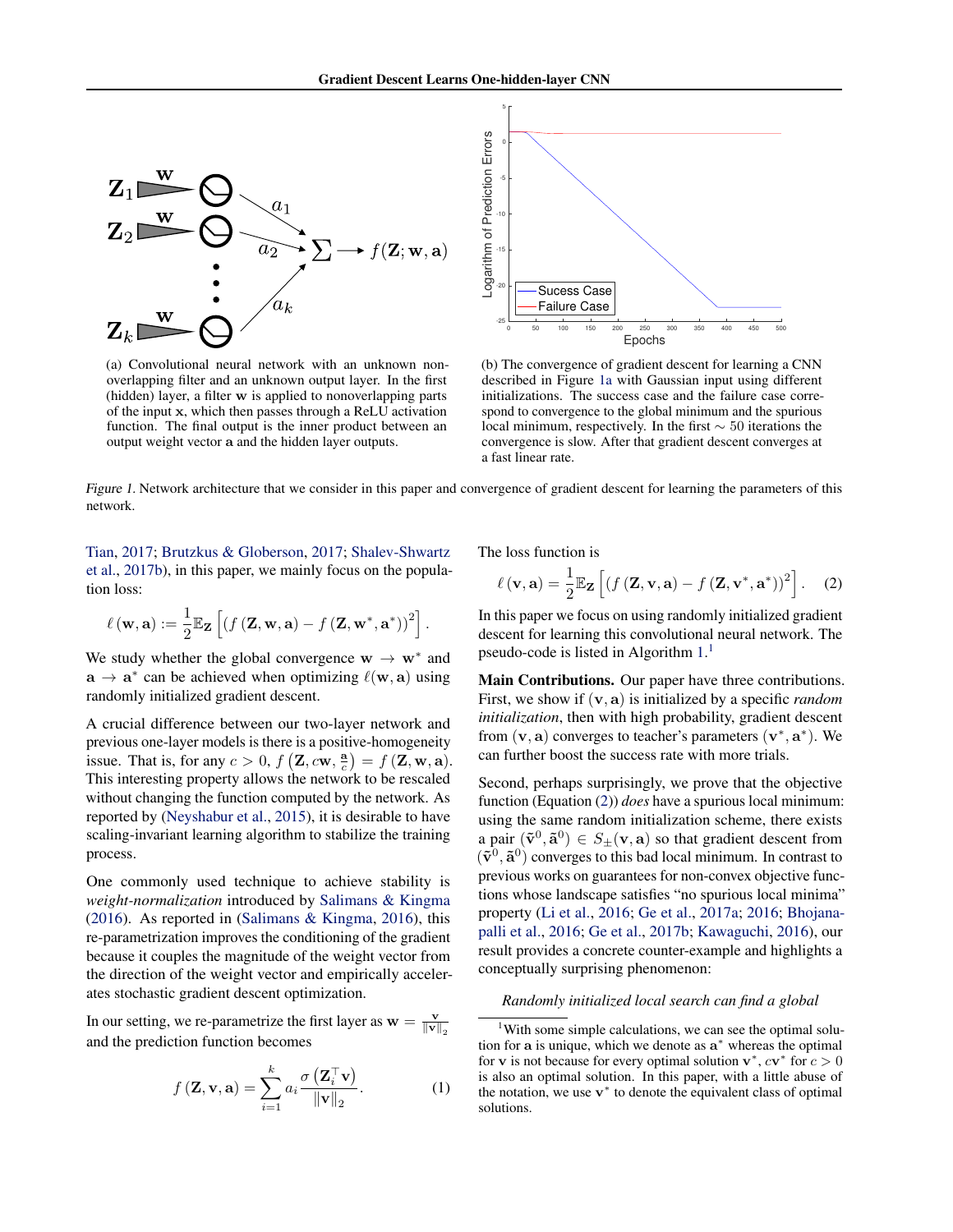Algorithm 1 Gradient Descent for Learning One-Hidden-Layer CNN with Weight Normalization

1: **Input**: Initialization  $\mathbf{v}_0 \in \mathbb{R}^p$ ,  $\mathbf{a}_0 \in \mathbb{R}^k$ , learning rate  $\eta$ .

2: for  $t = 1, 2, ...$  do  $3: \qquad \mathbf{v}^{t+1} \leftarrow \mathbf{v}^{t} - \eta \frac{\partial \ell\left(\mathbf{v}^{t}, \mathbf{a}^{t}\right)}{\partial \mathbf{v}^{t}},$  $4: \quad \mathbf{a}^{t+1} \leftarrow \mathbf{a}^{t} - \eta \frac{\partial \ell \left(\mathbf{v}^{t}, \mathbf{a}^{t}\right)}{\partial \mathbf{a}^{t}}.$ 5: end for

#### *minimum in the presence of spurious local minima.*

Finally, we conduct a quantitative study of the dynamics of gradient descent. We show that the dynamics of Algorithm 1 has two phases. At the beginning (around first 50 iterations in Figure 1b), because the magnitude of initial signal (angle between  $v$  and  $w^*$ ) is small, the prediction error drops slowly. After that, when the signal becomes stronger, gradient descent converges at a much faster rate and the prediction error drops quickly.

Technical Insights. The main difficulty of analyzing the convergence is the presence of local minima. Note that local minimum and the global minimum are disjoint (c.f. Figure 1b). The key technique we adopt is to characterize the attraction basin for each minimum. We consider the sequence  $\{(\mathbf{v}^t, \mathbf{a}^t)\}_{t=0}^{\infty}$  generated by Algorithm 1 with step size  $\eta$  using initialization point  $(\mathbf{v}^0, \mathbf{a}^0)$ . The attraction basin for a minimum  $(\mathbf{v}^*, \mathbf{a}^*)$  is defined as the

$$
\mathbf{B}\left(\mathbf{v}^{*}, \mathbf{a}^{*}\right)=\left\{\left(\mathbf{v}^{0}, \mathbf{a}^{0}\right), \lim _{t \rightarrow \infty}\left(\mathbf{v}^{t}, \mathbf{a}^{t}\right) \rightarrow\left(\mathbf{v}^{*}, \mathbf{a}^{*}\right)\right\}
$$

The goal is to find a distribution  $\mathcal G$  for weight initialization so that the probability that the initial weights are in  $\mathbf{B}(\mathbf{v}^*, \mathbf{a}^*)$ of the global minimum is bounded below:

$$
\mathbb{P}_{(\mathbf{v}^0, \mathbf{a}^0)\sim \mathcal{G}}\left[\mathbf{B}\left(\mathbf{v}^*, \mathbf{a}^*\right)\right] \geq c
$$

for some absolute constant *c >* 0.

While it is hard to characterize  $B(v^*, a^*)$ , we find that the  $\text{set } \tilde{\mathbf{B}}(\mathbf{v}^*, \mathbf{a}^*) \equiv \{ \left(\mathbf{v}^0, \mathbf{a}^0 \right) \, : \, \left(\mathbf{v}^0\right)^\top \mathbf{v}^* \geq 0, \left(\mathbf{a}^0\right)^\top \mathbf{a}^* \geq 0\}$  $0, |\mathbf{1}^\top \mathbf{a}^0| \leq |\mathbf{1}^\top \mathbf{a}^*|$  is a subset of  $\mathbf{B}(\mathbf{v}^*, \mathbf{a}^*)$  (c.f. Lemma 5.2-Lemma 5.4). Furthermore, when the learning rate  $\eta$  is sufficiently small, we can design a specific distribution  $G$  so that:

$$
\mathbb{P}_{(\mathbf{v}^0, \mathbf{a}^0)\sim \mathcal{G}}\left[\mathbf{B}(\mathbf{v}^*, \mathbf{a}^*)\right] \geq \mathbb{P}_{(\mathbf{v}^0, \mathbf{a}^0)\sim \mathcal{G}}\left[\tilde{\mathbf{B}}(\mathbf{v}^*, \mathbf{a}^*)\right] \geq c
$$

This analysis emphasizes that for non-convex optimization problems, we need to carefully characterize both the trajectory of the algorithm and the initialization. We believe that this idea is applicable to other non-convex problems.

To obtain the convergence rate, we propose a potential function (also called Lyapunov function in the literature). For this problem we consider the quantity  $\sin^2 \phi^t$  where  $\phi^t = \theta(\mathbf{v}^t, \mathbf{v}^*)$  and we show it shrinks at a geometric rate (c.f. Lemma 5.5).

Organization This paper is organized as follows. In Section 3 we introduce the necessary notations and analytical formulas of gradient updates in Algorithm 1. In Section 4, we provide our main theorems on the performance of the algorithm and their implications. In Section 6, we use simulations to verify our theories. In Section 5, we give a proof sketch of our main theorem. We conclude and list future directions in Section 7. We place most of our detailed proofs in the appendix.

### 2. Related Works

From the point of view of learning theory, it is well known that training a neural network is hard in the worst cases (Blum & Rivest, 1989; Livni et al., 2014; Šíma, 2002; Shalev-Shwartz et al., 2017a;b) and recently, Shamir (2016) showed that assumptions on *both* the target function and the input distribution are needed for optimization algorithms used in practice to succeed.

Solve NN without gradient descent. With some additional assumptions, many works tried to design algorithms that provably learn a neural network with polynomial time and sample complexity (Goel et al., 2016; Zhang et al., 2015; Sedghi & Anandkumar, 2014; Janzamin et al., 2015; Goel & Klivans, 2017a;b). However these algorithms are specially designed for certain architectures and cannot explain why (stochastic) gradient based optimization algorithms work well in practice.

Gradient-based optimization with Gaussian Input. Focusing on gradient-based algorithms, a line of research analyzed the behavior of (stochastic) gradient descent for *Gaussian* input distribution. Tian (2017) showed that population gradient descent is able to find the true weight vector with random initialization for one-layer one-neuron model. Soltanolkotabi (2017) later improved this result by showing the true weights can be exactly recovered by empirical projected gradient descent with enough samples in linear time. Brutzkus & Globerson (2017) showed population gradient descent recovers the true weights of a convolution filter with non-overlapping input in polynomial time. Zhong et al. (2017b;a) proved that with sufficiently good initialization, which can be implemented by tensor method, gradient descent can find the true weights of a one-hiddenlayer fully connected and convolutional neural network. Li & Yuan (2017) showed SGD can recover the true weights of a one-layer ResNet model with ReLU activation under the assumption that the spectral norm of the true weights is within a small constant of the identity mapping. (Panigrahy et al., 2018) also analyzed gradient descent for learning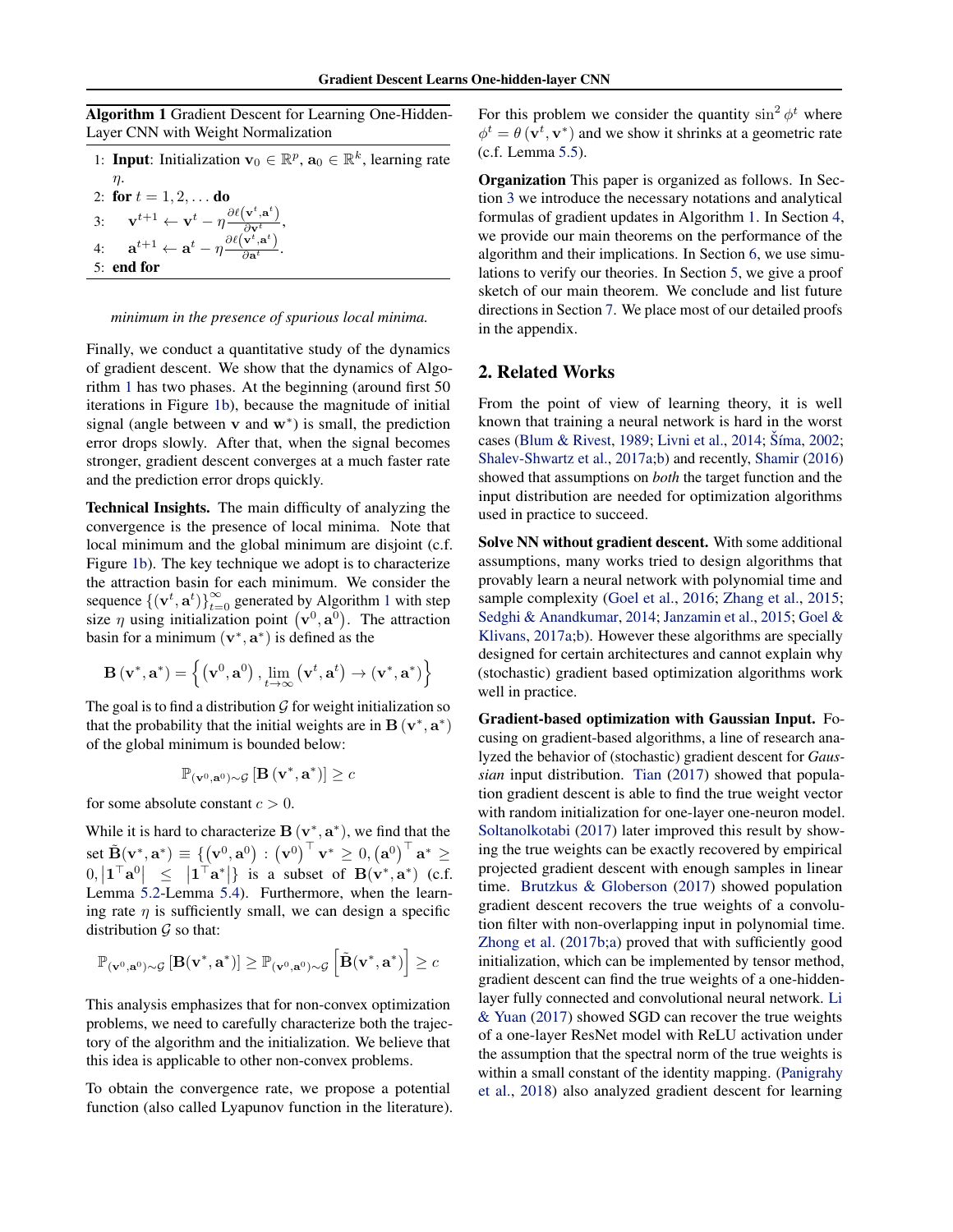a two-layer neural network but with different activation functions. This paper also follows this line of approach that studies the behavior of gradient descent algorithm with Gaussian inputs.

Local minimum and Global minimum. Finding the optimal weights of a neural network is non-convex problem. Recently, researchers found that if the objective functions satisfy the following two key properties, (1) all saddle points and local maxima are strict (i.e., there exists a direction with negative curvature), and (2) all local minima are global (no spurious local minmum), then perturbed (stochastic) gradient descent (Ge et al., 2015) or methods with second order information (Carmon et al., 2016; Agarwal et al.,  $2017$ ) can find a global minimum in polynomial time. <sup>2</sup> Combined with geometric analyses, these algorithmic results have shown a large number problems, including tensor decomposition (Ge et al., 2015), dictionary learning (Sun et al., 2017), matrix sensing (Bhojanapalli et al., 2016; Park et al., 2017), matrix completion (Ge et al., 2017a; 2016) and matrix factorization (Li et al., 2016) can be solved in polynomial time with local search algorithms.

This motivates the research of studying the landscape of neural networks (Kawaguchi, 2016; Choromanska et al., 2015; Hardt & Ma, 2016; Haeffele & Vidal, 2015; Mei et al., 2016; Freeman & Bruna, 2016; Safran & Shamir, 2016; Zhou & Feng, 2017; Nguyen & Hein, 2017a;b; Ge et al., 2017b; Zhou & Feng, 2017; Safran & Shamir, 2017). In particular, Kawaguchi (2016); Hardt & Ma (2016); Zhou & Feng (2017); Nguyen & Hein (2017a;b); Feizi et al. (2017) showed that under some conditions, all local minima are global. Recently, Ge et al. (2017b) showed using a modified objective function satisfying the two properties above, one-hidden-layer neural network can be learned by noisy perturbed gradient descent. However, for nonlinear activation function, where the number of samples larger than the number of nodes at every layer, which is usually the case in most deep neural network, and natural objective functions like  $\ell_2$ , it is still unclear whether the strict saddle and "all locals are global" properties are satisfied. In this paper, we show that even for a one-hidden-layer neural network with ReLU activation, there exists a spurious local minimum. However, we further show that randomly initialized local search can achieve *global* minimum with constant probability.

## 3. Preliminaries

We use bold-faced letters for vectors and matrices. We use  $\|\cdot\|_2$  to denote the Euclidean norm of a finite-dimensional vector. We let  $w^t$  and  $a^t$  be the parameters at the *t*-th iteration and  $w^*$  and  $a^*$  be the optimal weights. For two vector  $w_1$  and  $w_2$ , we use  $\theta(w_1, w_2)$  to denote the angle between them.  $a_i$  is the *i*-th coordinate of *a* and  $\mathbf{Z}_i$  is the transpose of the  $i$ -th row of  $Z$  (thus a column vector). We denote  $S^{p-1}$  the  $(p-1)$ -dimensional unit sphere and  $B(0, r)$  the ball centered at 0 with radius *r*.

In this paper we assume every patch  $Z_i$  is vector of i.i.d Gaussian random variables. The following theorem gives an explicit formula for the population loss. The proof uses basic rotational invariant property and polar decomposition of Gaussian random variables. See Section A for details.

Theorem 3.1. *If every entry of* Z*is i.i.d. sampled from a Gaussian distribution with mean* 0 *and variance* 1*, then population loss is*

$$
\ell(\mathbf{v}, \mathbf{a}) = \frac{1}{2} \left[ \frac{(\pi - 1) \left\| \mathbf{w}^* \right\|_2^2}{2\pi} \left\| \mathbf{a}^* \right\|_2^2 + \frac{(\pi - 1)}{2\pi} \left\| \mathbf{a} \right\|_2^2 - \frac{2 \left( g \left( \phi \right) - 1 \right) \left\| \mathbf{w}^* \right\|_2}{2\pi} \mathbf{a}^\top \mathbf{a}^* + \frac{\left\| \mathbf{w}^* \right\|_2^2}{2\pi} \left( \mathbf{1}^\top \mathbf{a}^* \right)^2 + \frac{1}{2\pi} \left( \mathbf{1}^\top \mathbf{a} \right)^2 - 2 \left\| \mathbf{w}^* \right\|_2 \mathbf{1}^\top \mathbf{a} \cdot \mathbf{1}^\top \mathbf{a}^* \right] \tag{3}
$$

*where*  $\phi = \theta(\mathbf{v}, \mathbf{w}^*)$  *and*  $g(\phi) = (\pi - \phi) \cos \phi + \sin \phi$ .

Using similar techniques, we can show the gradient also has an analytical form.

Theorem 3.2. *Suppose every entry of* Z*is i.i.d. sampled from a Gaussian distribution with mean* 0 *and variance* 1*. Denote*  $\phi = \theta(\mathbf{w}, \mathbf{w}^*)$ *. Then the expected gradient of* w *and* a *can be written as*

$$
\mathbb{E}_{\mathbf{Z}}\left[\frac{\partial \ell\left(\mathbf{Z}, \mathbf{v}, \mathbf{a}\right)}{\partial \mathbf{v}}\right]
$$
\n
$$
= -\frac{1}{2\pi \left\|\mathbf{v}\right\|_2} \left(\mathbf{I} - \frac{\mathbf{v}\mathbf{v}^\top}{\left\|\mathbf{v}\right\|_2^2}\right) \mathbf{a}^\top \mathbf{a}^* \left(\pi - \phi\right) \mathbf{w}^*
$$
\n
$$
\mathbb{E}_{\mathbf{Z}}\left[\frac{\partial \ell\left(\mathbf{Z}, \mathbf{v}, \mathbf{a}\right)}{\partial \mathbf{a}}\right]
$$
\n
$$
= \frac{1}{2\pi} \left(\mathbf{1}\mathbf{1}^\top + \left(\pi - 1\right)\mathbf{I}\right) \mathbf{a}
$$
\n
$$
- \frac{1}{2\pi} \left(\mathbf{1}\mathbf{1}^\top + \left(g(\phi) - 1\right)\mathbf{I}\right) \left\|\mathbf{w}^*\right\|_2 \mathbf{a}^*
$$

As a remark, if the second layer is fixed, upon proper scaling, the formulas for the population loss and gradient of v are equivalent to the corresponding formulas derived in (Brutzkus & Globerson, 2017; Cho & Saul, 2009). However, when the second layer is not fixed, the gradient of v depends on  $\mathbf{a}^\top \mathbf{a}^*$ , which plays an important role in deciding whether converging to the global or the local minimum.

 $2$ Lee et al. (2016) showed vanilla gradient descent only converges to minimizers with no convergence rates guarantees. Recently, Du et al. (2017a) gave an exponential time lower bound for the vanilla gradient descent. In this paper, we give polynomial convergence guarantee on vanilla gradient descent.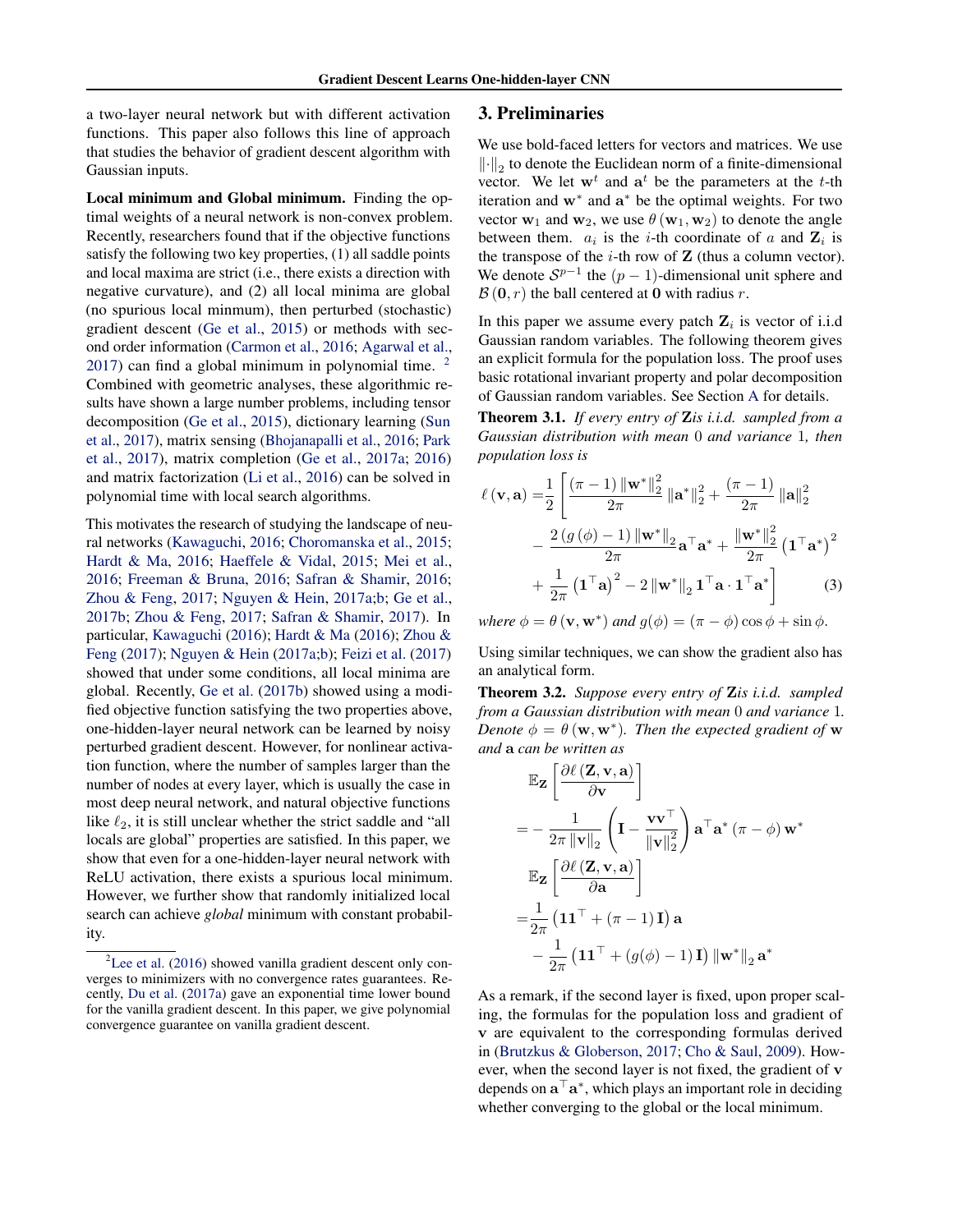### 4. Main Result

We begin with our main theorem about the convergence of gradient descent.

Theorem 4.1. *Suppose the initialization satisfies*  $(a^0)^{\top}$ **a**<sup>\*</sup> > 0,  $|1^{\top}a^0| \le |1^{\top}a^*|$ ,  $\phi^0 < \pi/2$  and step size *satisfies*

$$
\eta = O\left(\min\left\{\frac{\left(\mathbf{a}^{0}\right)^{\top}\mathbf{a}^{*}\cos\phi^{0}}{\left(\left\|\mathbf{a}^{*}\right\|_{2}^{2} + \left(1^{\top}\mathbf{a}^{*}\right)^{2}\right)\left\|\mathbf{w}^{*}\right\|_{2}^{2}}, \frac{\left(g(\phi_{0}) - 1\right)\left\|\mathbf{a}^{*}\right\|_{2}^{2}\cos\phi^{0}}{\left(\left\|\mathbf{a}^{*}\right\|_{2}^{2} + \left(1^{\top}\mathbf{a}^{*}\right)^{2}\right)\left\|\mathbf{w}^{*}\right\|_{2}^{2}}, \frac{\cos\phi^{0}}{\left(\left\|\mathbf{a}^{*}\right\|_{2}^{2} + \left(1^{\top}\mathbf{a}^{*}\right)^{2}\right)\left\|\mathbf{w}^{*}\right\|_{2}^{2}}, \frac{1}{k}\right\}\right).
$$

*Then the convergence of gradient descent has two phases. (Phase I: Slow Initial Rate) There exists*  $T_1$  $O\left(\frac{1}{\eta\cos\phi^0\beta^0}+\frac{1}{\eta}\right)$ ) such that we have  $\phi^{T_1} = \Theta(1)$  and  $\left(\mathbf{a}^{T_1}\right)^{\top} \mathbf{a}^* \left\|\mathbf{w}^*\right\|_2^2 = \Theta\left(\left\|\mathbf{a}^*\right\|_2^2 \left\|\mathbf{w}^*\right\|_2^2\right)$  where  $\beta^0 =$  $\min\Big\{\left(\mathbf{a}^0\right)^\top \mathbf{a}^* \left\|\mathbf{w}^*\right\|_2, (g(\phi^0) - 1) \left\|\mathbf{a}^*\right\|_2^2\left\|\mathbf{a}^*\right\|_2^2\Big\}.$ *(Phase II: Fast Rate)* Suppose at the  $T_1$ -th iteration,  $\phi^{T_1}$  =  $\Theta(1)$  and  $({\bf a}^{T_1})^{\top} {\bf a}^* {\|\bf w}^* \|_2 = \Theta\left( \|{\bf a}^*\|_2^2 \|{\bf w}^*\|_2^2 \right)$ , then *there exists*  $T_2 = \widetilde{O}(\left(\frac{1}{\eta \|\mathbf{w}^*\|_2^2}\right))$  $\frac{1}{\eta\|\mathbf{w}^*\|_2^2\|\mathbf{a}^*\|_2^2}+\frac{1}{\eta}$  $\log\left(\frac{1}{\epsilon}\right)^3$  such *that* ` v*<sup>T</sup>*1+*T*<sup>2</sup> *,* a*<sup>T</sup>*1+*T*<sup>2</sup> ✏ kw⇤k 2 <sup>2</sup> ka⇤k 2 2*.*

Theorem 4.1 shows under certain conditions of the initialization, gradient descent converges to the global minimum. The convergence has two phases, at the beginning because the initial signal ( $\cos \phi^0 \bar{\beta}^0$ ) is small, the convergence is quite slow. After  $T_1$  iterations, the signal becomes stronger and we enter a regime with a faster convergence rate. See Lemma 5.5 for technical details.

Initialization plays an important role in the convergence. First, Theorem 4.1 needs the initialization satisfy  $(a^0)^{\top}$   $a^* > 0$ ,  $|1^{\top}a^0| \le |1^{\top}a^*|$  and  $\phi^0 < \pi/2$ . Second, the step size  $\eta$  and the convergence rate in the first phase also depends on the initialization. If the initial signal is very small, for example,  $\phi^0 \approx \pi/2$  which makes  $\cos \phi^0$  close to 0, we can only choose a very small step size and because  $T_1$ depends on the inverse of  $\cos \phi^0$ , we need a large number of iterations to enter phase II. We provide the following initialization scheme which ensures the conditions required by Theorem 4.1 and a large enough initial signal.

**Theorem 4.2.** Let **v**  $\sim$  unif  $(S^{p-1})$  and **a**  $\sim$ 

$$
\begin{aligned}\n\text{unif}\left(\mathcal{B}\left(\mathbf{0},\frac{\left|\mathbf{1}^{\top}\mathbf{a}^{*}\right|\left\|\mathbf{w}^{*}\right\|_{2}}{\sqrt{k}}\right)\right), \text{ then exists} \\
\left(\mathbf{v}^{0},\mathbf{a}^{0}\right) \in \left\{ \left(\mathbf{v},\mathbf{a}\right),\left(\mathbf{v},-\mathbf{a}\right),\left(-\mathbf{v},\mathbf{a}\right),\left(-\mathbf{v},-\mathbf{a}\right)\right\}\n\end{aligned}
$$

 $\int \int \mathbf{a}^*$  > 0,  $\left| \mathbf{1}^\top \mathbf{a}^0 \right| \leq \left| \mathbf{1}^\top \mathbf{a}^* \right|$  and  $\phi^0 < \pi/2$ . *Further, with high probability, the initialization satisfies*  $\left(\mathbf{a}^0\right)^{\top} \mathbf{a}^* \left\|\mathbf{w}^*\right\|_2 = \Theta\left(\frac{\left|\mathbf{1}^{\top} \mathbf{a}^*\right| \|\mathbf{a}^*\|_2 \|\mathbf{w}^*\|_2^2}{k}\right)$  $\Big)$ *, and*  $\phi^0$  =  $\Theta\left(\frac{1}{\sqrt{p}}\right)$ ⌘ *.*

Theorem 4.2 shows after generating a pair of random vectors  $(v, a)$ , trying out all 4 sign combinations of  $(v, a)$ , we can find the global minimum by gradient descent. Further, because the initial signal is not too small, we only need to set the step size to be  $O(1/\text{poly}(k, p, \|\mathbf{w}^*\|_2 \|\mathbf{a}\|_2))$ and the number of iterations in phase I is at most  $O(poly(k, p, ||\mathbf{w}^*||_2 ||\mathbf{a}||_2))$ . Therefore, Theorem 4.1 and Theorem 4.2 together show that randomly initialized gradient descent learns an one-hidden-layer convolutional neural network in polynomial time. The proof of the first part of Theorem 4.2 uses the symmetry of unit sphere and ball and the second part is a standard application of random vector in high-dimensional spaces. See Lemma 2.5 of (Hardt & Price, 2014) for example.

**Remark 1:** For the second layer we use  $O\left(\frac{1}{\sqrt{2}}\right)$ *k* ⌘ type initialization, verifying common initialization techniques (Glorot & Bengio, 2010; He et al., 2015; LeCun et al., 1998).

Remark 2: The Gaussian input assumption is not necessarily true in practice, although this is a common assumption appeared in the previous papers (Brutzkus & Globerson, 2017; Li & Yuan, 2017; Zhong et al., 2017a;b; Tian, 2017; Xie et al., 2017; Shalev-Shwartz et al., 2017b) and also considered plausible in (Choromanska et al., 2015). Our result can be easily generalized to rotation invariant distributions. However, extending to more general distributional assumption, e.g., structural conditions used in (Du et al., 2017b) remains a challenging open problem.

Remark 3: Since we only require initialization to be smaller than some quantities of  $a^*$  and  $w^*$ . In practice, if the optimization fails, i.e., the initialization is too large, one can halve the initialization size, and eventually these conditions will be met.

#### 4.1. Gradient Descent Can Converge to the Spurious Local Minimum

Theorem 4.2 shows that among  $\{(\mathbf{v}, \mathbf{a}), (\mathbf{v}, -\mathbf{a}), (-\mathbf{v}, \mathbf{a}), (-\mathbf{v}, -\mathbf{a})\}$ , there is a pair that enables gradient descent to converge to the global minimum. Perhaps surprisingly, the next theorem shows that under some conditions of the underlying truth, there is also a pair that makes gradient descent converge to the

 $\left\| \frac{3\widetilde{O}}{N} \right\|_{2}$  hides logarithmic factors on  $\left\| \mathbf{1}^{\top} \mathbf{a}^{*} \right\| \left\| \mathbf{w}^{*} \right\|_{2}$  and  $\|\mathbf{a}^*\|_2 \|\mathbf{w}^*\|_2$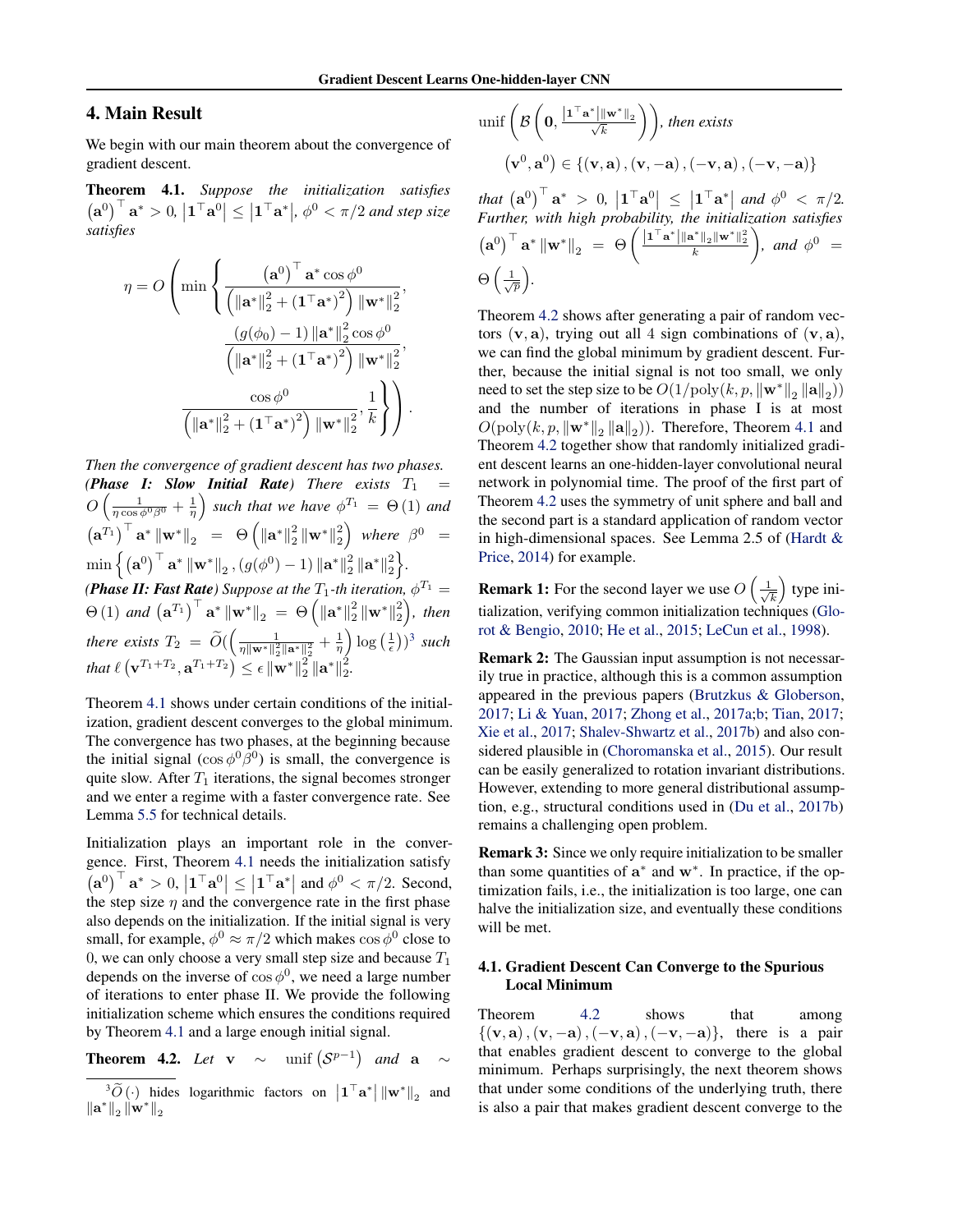spurious local minimum.

**Theorem 4.3.** *Without loss of generality, we let*  $\|\mathbf{w}^*\|_2 =$ 1. Suppose  $(1^{\top}a^*)^2 < \frac{1}{\text{poly}(p)} ||a^*||_2^2$  and  $\eta$  is suf*ficiently small.* Let  $\mathbf{v} \sim \text{unif} (\mathcal{S}^{p-1})$  and  $\mathbf{a} \sim$  $\text{unif}\left(\beta\right)$  $\left(0, \frac{\left|1^{T} \mathbf{a}^{*}\right|}{\sqrt{k}}\right)\right)$ , then with high probability, there ex- $\left(\mathbf{v}^0, \mathbf{a}^0\right) \in \left\{ \left(\mathbf{v}, \mathbf{a}\right), \left(\mathbf{v}, -\mathbf{a}\right), \left(-\mathbf{v}, \mathbf{a}\right), \left(-\mathbf{v}, -\mathbf{a}\right)\right\}$  that  $\left(\mathbf{a}^0\right)^{\top} \mathbf{a}^* < 0, \left|\mathbf{1}^{\top} \mathbf{a}^0\right| \leq \left|\mathbf{1}^{\top} \mathbf{a}^* \right|, g\left(\phi^0\right) \leq \frac{-2\left(\mathbf{1}^{\top} \mathbf{a}^*\right)^2}{\|\mathbf{a}^*\|_2^2}$  $\frac{(1 - \alpha)}{\|\mathbf{a}^*\|_2^2} + 1.$ If  $(v^0, a^0)$  is used as the initialization, when Algorithm 1 *converges, we have*

$$
\theta(\mathbf{v}, \mathbf{w}^*) = \pi, \mathbf{a} = (\mathbf{1}\mathbf{1}^\top + (\pi - 1)\mathbf{I})^{-1} (\mathbf{1}\mathbf{1}^\top - \mathbf{I}) \mathbf{a}^*
$$
  
and  $\ell(\mathbf{v}, \mathbf{a}) = \Omega \left( \|\mathbf{a}^*\|_2^2 \right)$ .

Unlike Theorem 4.1 which requires no assumption on the underlying truth  $a^*$ , Theorem 4.3 assumes  $(1^{\top}a^*)^2$  <  $\frac{1}{\text{poly}(p)} \|\mathbf{a}^*\|_2^2$ . This technical condition comes from the proof which requires invariance  $g(\phi^t) \leq \frac{-2(\mathbf{1}^\top \mathbf{a}^*)^2}{\|\mathbf{a}^*\|_2^2}$  $\frac{(\mathbf{r} \cdot \mathbf{a})}{\|\mathbf{a}^*\|_2^2}$  for all iterations. To ensure there exists  $(v^0, a^0)$  which makes  $g(\phi^0) \leq \frac{-2 \left(\textbf{1}^\top \textbf{a}^*\right)^2}{\|\textbf{a}^*\|_2^2}$  $\frac{(1^{\top}a^*)^2}{\|\mathbf{a}^*\|_2^2}$ , we need  $\frac{(1^{\top}a^*)^2}{\|\mathbf{a}^*\|_2^2}$  $\frac{a}{\|\mathbf{a}^*\|_2^2}$  relatively small. See Section E for more technical insights.

A natural question is whether the ratio  $\frac{(\mathbf{1}^T \mathbf{a}^*)^2}{\|\mathbf{a}^*\|^2}$  $\frac{\mathbf{a} \times \mathbf{a}}{\|\mathbf{a}^*\|_2^2}$  becomes larger, the probability randomly gradient descent converging to the global minimum, becomes larger as well. We verify this phenomenon empirically in Section 6.

### 5. Proof Sketch

In Section 5.1, we give qualitative high level intuition on why the initial conditions are sufficient for gradient descent to converge to the global minimum. In Section 5.2, we explain why the gradient descent has two phases.

#### 5.1. Qualitative Analysis of Convergence

The convergence to global optimum relies on a geometric characterization of saddle points and a series of invariants throughout the gradient descent dynamics. The next lemma gives the analysis of stationary points. The main step is to check the first order condition of stationary points using Theorem 3.2.

Lemma 5.1 (Stationary Point Analysis). *When the gradient descent converges,*  $\mathbf{a}^{\top} \mathbf{a}^* \neq 0$  *and*  $\|\mathbf{v}\|_2 < \infty$ *, we have either*

$$
\theta(\mathbf{v}, \mathbf{w}^*) = 0, \mathbf{a} = \|\mathbf{w}^*\|_2 \mathbf{a}^*
$$
  
or  $\theta(\mathbf{v}, \mathbf{w}^*) = \pi$ ,  

$$
\mathbf{a} = (\mathbf{1}\mathbf{1}^\top + (\pi - 1)\mathbf{I})^{-1} (\mathbf{1}\mathbf{1}^\top - \mathbf{I}) \|\mathbf{w}^*\|_2 \mathbf{a}^*.
$$

This lemma shows that when the algorithm converges, and a and  $a^*$  are not orthogonal, then we arrive at either a global optimal point or a local minimum. Now recall the gradient formula of v:  $\frac{\partial \ell(\mathbf{v}, \mathbf{a})}{\partial \mathbf{v}}$  =  $-\frac{1}{2\pi\|\mathbf{v}\|_2}$  $\left(\mathbf{I}-\frac{\mathbf{v}\mathbf{v}^\top}{\|\mathbf{v}\|_2^2}\right.$  $\int \mathbf{a}^{\top} \mathbf{a}^* (\pi - \phi) \mathbf{w}^*$ . Notice that  $\phi \leq \pi$ and  $\left(\mathbf{I} - \frac{\mathbf{v}\mathbf{v}^\top}{\|\mathbf{v}\|_2^2}\right)$ ⌘ is just the projection matrix onto the complement of v. Therefore, the sign of inner product between a and a<sup>\*</sup> plays a crucial role in the dynamics of Algorithm 1 because if the inner product is positive, the gradient update will decrease the angle between  $v$  and  $w^*$  and if it is negative, the angle will increase. This observation is formalized in the lemma below.

Lemma 5.2 (Invariance I: Tje Angle between  $v$  and  $w^*$ always decreases.). *If*  $(\mathbf{a}^t)^{\top} \mathbf{a}^* > 0$ , then  $\phi^{t+1} \leq \phi^t$ .

This lemma shows that when  $(\mathbf{a}^t)^{\top} \mathbf{a}^* > 0$  for all *t*, gradient descent converges to the global minimum. Thus, we need to study the dynamics of  $(\mathbf{a}^t)^\top \mathbf{a}^*$ . For the ease of presentation, without loss of generality, we assume  $\|\mathbf{w}^*\|_2 = 1$ . By the gradient formula of a, we have

$$
(\mathbf{a}^{t+1})^{\top} \mathbf{a}^*
$$
  
=  $\left(1 - \frac{\eta(\pi - 1)}{2\pi}\right) (\mathbf{a}^t)^{\top} \mathbf{a}^* + \frac{\eta(g(\phi^t) - 1)}{2\pi} ||\mathbf{a}^t||_2^2$   
+  $\frac{\eta}{2\pi} \left( (\mathbf{1}^{\top} \mathbf{a}^*)^2 - (\mathbf{1}^{\top} \mathbf{a}^t) (\mathbf{1}^{\top} \mathbf{a}^*) \right).$  (4)

We can use induction to prove the invariance. If  $(\mathbf{a}^t)^\top \mathbf{a}^*$ 0 and  $\phi^t < \frac{\pi}{2}$  the first term of Equation (4) is non-negative. For the second term, notice that if  $\phi^t < \frac{\pi}{2}$ , we have  $g(\phi^t) >$ 1, so the second term is non-negative. Therefore, as long as  $((1^{\top}a^*)^2 - (1^{\top}a^t) (1^{\top}a^*))$  is also non-negative, we have the desired invariance. The next lemma summarizes the above analysis.

Lemma 5.3 (Invariance II: Positive Signal from the Second Layer.).  $If (**a**<sup>t</sup>)<sup>T</sup> **a**<sup>*</sup> > 0, 0 \leq **1**<sup>T</sup>**a**<sup>*</sup>  $\cdot$  **1**<sup>T</sup>**a**<sup>t</sup> \leq (**1**<sup>T</sup>**a**<sup>*</sup>)<sup>2</sup>,$  $0 < \phi^t < \pi/2$  and  $\eta < 2$ , then  $({\bf a}^{t+1})^{\top} {\bf a}^* > 0$ .

It remains to prove  $\left(\left(\mathbf{1}^\top \mathbf{a}^*\right)^2 - \left(\mathbf{1}^\top \mathbf{a}^t\right)\left(\mathbf{1}^\top \mathbf{a}^*\right)\right) > 0.$ Again, we study the dynamics of this quantity. Using the gradient formula and some algebra, we have

$$
\mathbf{1}^\top \mathbf{a}^{t+1} \cdot \mathbf{1}^\top \mathbf{a}^* \le \left(1 - \frac{\eta \left(k - \pi - 1\right)}{2\pi}\right) \mathbf{1}^\top \mathbf{a}^t \cdot \mathbf{1}^\top \mathbf{a}^*
$$

$$
+ \frac{\eta \left(k + g(\phi^t) - 1\right)}{2} \left(\mathbf{1}^\top \mathbf{a}^*\right)^2
$$

$$
\le \left(1 - \frac{\eta \left(k - \pi - 1\right)}{2\pi}\right) \mathbf{1}^\top \mathbf{a}^t \cdot \mathbf{1}^\top \mathbf{a}^*
$$

$$
+ \frac{\eta \left(k + \pi - 1\right)}{2} \left(\mathbf{1}^\top \mathbf{a}^*\right)^2
$$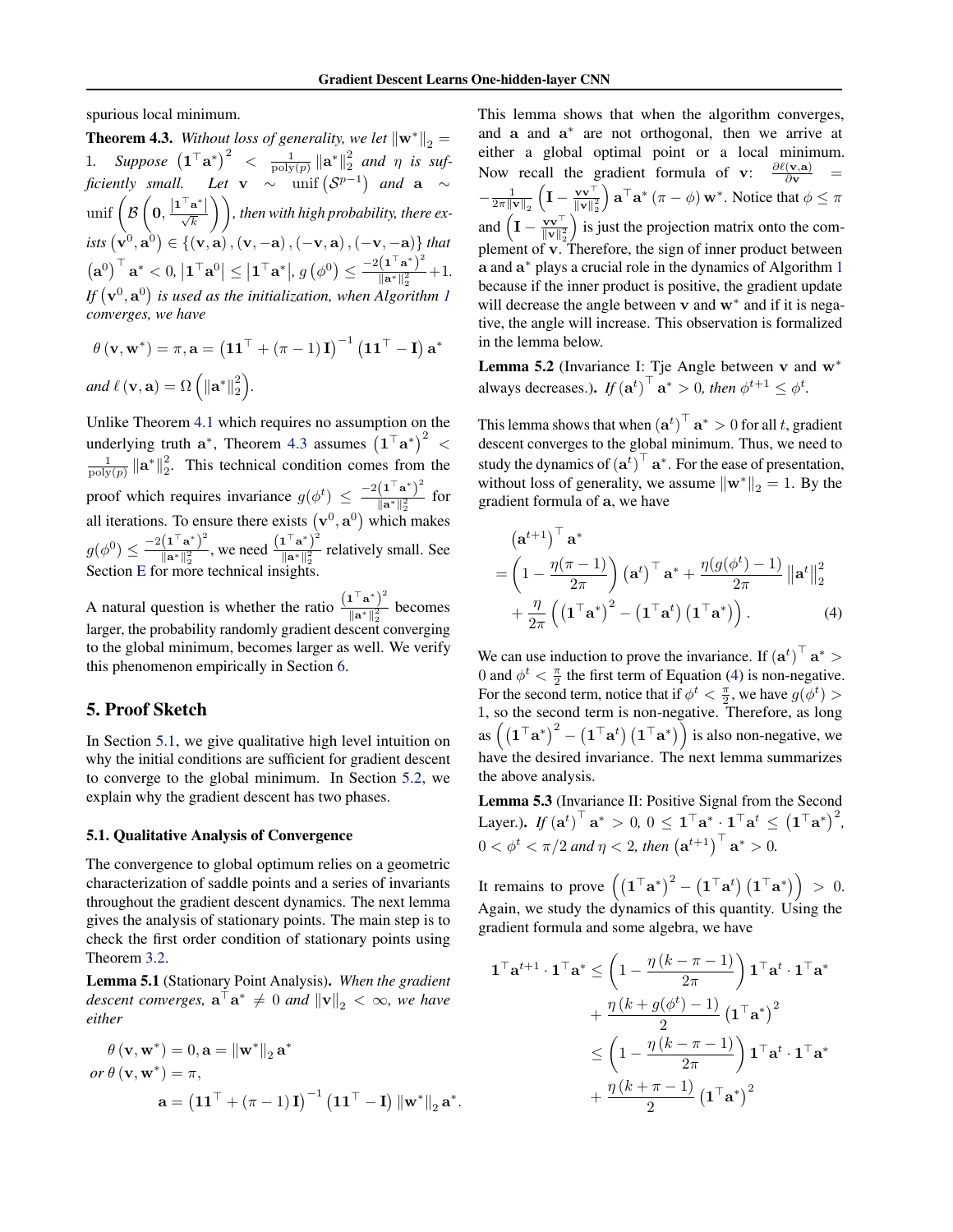where have used the fact that  $g(\phi) \leq \pi$  for all  $0 \leq \phi \leq \frac{\pi}{2}$ . Therefore we have

$$
\begin{aligned} & \left(\mathbf{1}^\top \mathbf{a}^* - \mathbf{1}^\top \mathbf{a}^{t+1}\right) \cdot \mathbf{1}^\top \mathbf{a}^* \\ \geq \left(1 - \frac{\eta(k+\pi-1)}{2\pi}\right) \left(\mathbf{1}^\top \mathbf{a}^* - \mathbf{1}^\top \mathbf{a}^t\right) \mathbf{1}^\top \mathbf{a}^*. \end{aligned}
$$

These imply the third invariance.

Lemma 5.4 (Invariance III: Summation of Second Layer Always Small.).  $If \mathbf{1}^\top \mathbf{a}^* \cdot \mathbf{1}^\top \mathbf{a}^t \leq (\mathbf{1}^\top \mathbf{a}^*)^2 \text{ and } \eta < \frac{2\pi}{k+\pi-1}$ *then*  $\mathbf{1}^\top \mathbf{a}^* \cdot \mathbf{1}^\top \mathbf{a}^{t+1} \le (\mathbf{1}^\top \mathbf{a}^*)^2$ .

To sum up, if the initialization satisfies (1)  $\phi^0 < \frac{\pi}{2}$ , (2)  $\left(\mathbf{a}^0\right)^{\top} \mathbf{a}^* > 0$  and (3)  $\mathbf{1}^{\top} \mathbf{a}^* \cdot \mathbf{1}^{\top} \mathbf{a}^0 \leq \left(\mathbf{1}^{\top} \mathbf{a}^*\right)^2$ , with Lemma 5.2, 5.3, 5.4, by induction we can show the convergence to the global minimum. Further, Theorem 4.2 shows these three conditions are true with constant probability using random initialization.

#### 5.2. Quantitative Analysis of Two Phase Phenomenon

In this section we demonstrate why there is a two-phase phenomenon. Throughout this section, we assume the conditions in Section 5.1 hold. We first consider the convergence of the first layer. Because we are using weightnormalization, only the angle between  $v$  and  $w^*$  will affect the prediction. Therefore, in this paper, we study the dynamics  $\sin^2 \phi^t$ . The following lemma quantitatively characterize the shrinkage of this quantity of one iteration.

**Lemma 5.5** (Convergence of Angle between v and  $w^*$ ). *Under the same assumptions as in Theorem 4.1. Let*  $\beta^0 \quad \quad = \quad \quad \min\left\{ \left( {\mathbf{a}^0} \right)^{\top} \mathbf{a}^*, \left( g(\phi^0) - 1 \right) \left\| \mathbf{a}^* \right\|_2^2 \right\} \left\| \mathbf{w}^* \right\|_2^2.$ *If the step size satisfies*  $\eta$  =  $O(\min\{\frac{\beta^0\cos\phi^0}{(\|\mathbf{a}^*\|_2^2 + (\mathbf{1}^\top\mathbf{a}^*)^2)\|\mathbf{w}^*\|_2^2}, \frac{\cos\phi^0}{(\|\mathbf{a}^*\|_2^2 + (\mathbf{1}^\top\mathbf{a}^*)^2)\|\mathbf{w}^*\|_2^2}, \frac{1}{k}\}),$ *we have*

$$
\sin^2 \phi^{t+1} \le \left(1 - \eta \cos \phi^t \lambda^t\right) \sin^2 \phi^t
$$
  
where 
$$
\lambda^t = \frac{\|\mathbf{w}^*\|_2 (\pi - \phi^t) (\mathbf{a}^t)^\top \mathbf{a}^*}{2\pi \|\mathbf{v}^t\|_2^2}.
$$

This lemma shows the convergence rate depends on two crucial quantities,  $\cos \phi^t$  and  $\lambda^t$ . At the beginning, both  $\cos \phi^t$  and  $\lambda^t$  are small. Nevertheless, Lemma C.3 shows  $\lambda^t$  is universally lower bounded by  $\Omega(\beta^0)$ . Therefore, after  $O(\frac{1}{\eta \cos \phi^0 \beta^0})$  we have  $\cos \phi^t = \Omega(1)$ . Once  $\cos \phi^t = \Omega(1)$ , Lemma C.2 shows, after  $O\left(\frac{1}{\eta}\right)$ ⌘ iterations,  $(\mathbf{a}^t) \mathbf{a}^* \|\mathbf{w}^*\| = \Omega \left( \|\mathbf{w}^*\|_2^2 \|\mathbf{a}^*\|_2^2 \right)$ . Combining the facts  $\|\mathbf{v}^t\|_2 \le 2$  (Lemma C.3) and  $\phi^t < \pi/2$ , we have  $\cos \phi^t \lambda^t = \Omega \left( \|\mathbf{w}^*\|_2^2 \|\mathbf{a}^*\|_2^2 \right)$ . Now we enter phase II.

In phase II, Lemma 5.5 shows

$$
\sin^2\phi^{t+1}\leq \left(1-\eta C\left\|\mathbf{w}^*\right\|_2^2\left\|\mathbf{a}^*\right\|_2^2\right)\sin^2\phi^t
$$

for some positive absolute constant *C*. Therefore, we have much faster convergence rate than that in the Phase I. After only  $\widetilde{O}\left(\frac{1}{\eta\|\mathbf{w}^*\|}\right)$  $\frac{1}{\eta \|\mathbf{w}^*\|_2^2 \|\mathbf{a}\|_2^2} \log\left(\frac{1}{\epsilon}\right)$  iterations, we obtain  $\phi \leq \epsilon$ . Once we have this, we can use Lemma C.4 to show  $|\mathbf{1}^\top \mathbf{a}^* - \mathbf{1}^\top \mathbf{a}| \leq O\left(\epsilon \|\mathbf{a}^*\|_2\right)$  after  $\widetilde{O}(\frac{1}{\eta k} \log\left(\frac{1}{\epsilon}\right))$  iterations. Next, using Lemma C.5, we can show after  $\widetilde{O}\left(\frac{1}{\eta}\log\frac{1}{\epsilon}\right)$ ) iterations,  $\|\mathbf{a} - \mathbf{a}^*\|_2 = O(\epsilon \| \mathbf{a}^*\|_2)$ . Lastly, Lemma C.6 shows if  $\|\mathbf{a} - \mathbf{a}^*\|_2 = O\left(\epsilon \|\mathbf{a}^*\|_2\right)$  and  $\phi =$  $O(\epsilon)$  we have we have  $\ell(\mathbf{v}, \mathbf{a}) = O\left(\epsilon \|\mathbf{a}^*\|_2^2\right)$ .

#### 6. Experiments

In this section, we illustrate our theoretical results with numerical experiments. Again without loss of generality, we assume  $\|\mathbf{w}^*\|_2 = 1$  in this section.

#### 6.1. Multi-phase Phenomenon

In Figure 2, we set  $k = 20$ ,  $p = 25$  and we consider 4 key quantities in proving Theorem 4.1, namely, angle between **v** and  $\mathbf{w}^*$  (c.f. Lemma 5.5),  $\|\mathbf{a} - \mathbf{a}^*\|$  (c.f. Lemma C.5),  $\left| \mathbf{1}^{\top} \mathbf{a} - \mathbf{1}^{\top} \mathbf{a}^* \right|$  (c.f. Lemma C.4) and prediction error (c.f. Lemma C.6).

When we achieve the global minimum, all these quantities are 0. At the beginning (first  $\sim$  10 iterations),  $|1^{\top}a - 1^{\top}a^*|$  and the prediction error drop quickly. This is because for the gradient of a,  $11^{\top}a^*$  is the dominating term which will make  $11^{\top}$  a closer to  $11^{\top}$  a<sup>\*</sup> quickly.

After that, for the next  $\sim 200$  iterations, all quantities decrease at a slow rate. This phenomenon is explained to the Phase I stage in Theorem 4.1. The rate is slow because the initial signal is small.

After  $\sim$  200 iterations, all quantities drop at a much faster rate. This is because the signal is very strong and since the convergence rate is proportional to this signal, we have a much faster convergence rate (c.f. Phase II of Theorem 4.1).

#### 6.2. Probability of Converging to the Global Minimum

In this section we test the probability of converging to the global minimum using the random initialization scheme described in Theorem 4.2. We set  $p = 6$  and vary  $k$ and  $\frac{(1^{\top}a^*)^2}{\|a\|^2}$ . We run 5000 random initializations for each  $(k, \frac{(\mathbf{1}^\top \mathbf{a}^*)^2}{\|\mathbf{a}\|_2^2})$  and compute the probability of converging to the global minimum.

In Theorem 4.3, we showed if  $\frac{(\mathbf{1}^\top \mathbf{a}^*)^2}{\|\mathbf{a}\|_2^2}$  is sufficiently small, randomly initialized gradient descent converges to the spurious local minimum with constant probability. Table 1 empirically verifies the importance of this assumption. For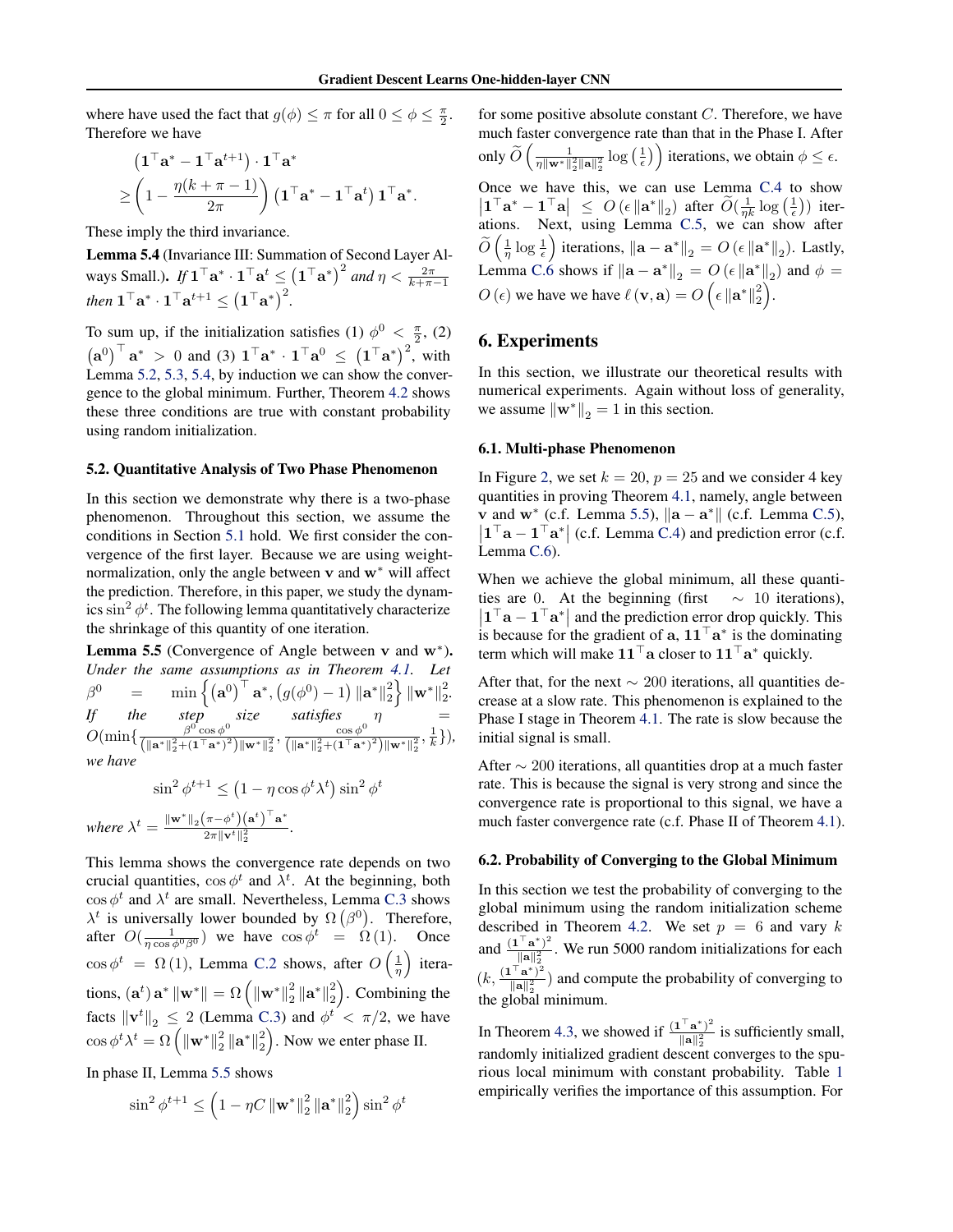

*Figure 2.* Convergence of different measures we considered in proving Theorem 4.1. In the first  $\sim 200$  iterations, all quantities drop slowly. After that, these quantities converge at much faster linear rates.

every fixed *k* if  $\frac{(\mathbf{1}^\top \mathbf{a}^*)^2}{\|\mathbf{a}\|_2^2}$  becomes larger, the probability of converging to the global minimum becomes larger.

An interesting phenomenon is for every fixed ratio  $\frac{(\mathbf{1}^T \mathbf{a}^*)^2}{\|\mathbf{a}\|_2^2}$ when  $k$  becomes lager, the probability of converging to the global minimum becomes smaller. How to quantitatively characterize the relationship between the success probability and the dimension of the second layer is an open problem.

### 7. Conclusion and Future Works

In this paper we proved the first polynomial convergence guarantee of randomly initialized gradient descent algorithm for learning a one-hidden-layer convolutional neural network. Our result reveals an interesting phenomenon that randomly initialized local search algorithm can converge to a global minimum or a spurious local minimum. We give a quantitative characterization of gradient descent dynamics to explain the two-phase convergence phenomenon. Experimental results also verify our theoretical findings. Here we list some future directions.

Our analysis focused on the population loss with Gaussian input. In practice one uses (stochastic) gradient descent on the empirical loss. Concentration results in (Mei et al., 2016; Soltanolkotabi, 2017) are useful to generalize our results to the empirical version. A more challenging question is how to extend the analysis of gradient dynamics beyond rotationally invariant input distributions. Du et al. (2017b) proved the convergence of gradient descent under some structural input distribution assumptions in the one-layer convolutional neural network. It would be interesting to

| $(\mathbf{1}^\top \mathbf{a}^*)^2$<br>$\ \mathbf{a}^*\ _2^2$<br>k | $\boldsymbol{0}$ | 1    | $\overline{4}$ | 9    | 16   | 25   |
|-------------------------------------------------------------------|------------------|------|----------------|------|------|------|
| 25                                                                | 0.50             | 0.55 | 0.73           | 1    | 1    | 1    |
| 36                                                                | 0.50             | 0.53 | 0.66           | 0.89 | 1    | 1    |
| 49                                                                | 0.50             | 0.53 | 0.61           | 0.78 | 1    | 1    |
| 64                                                                | 0.50             | 0.51 | 0.59           | 0.71 | 0.89 | 1    |
| 81                                                                | 0.50             | 0.53 | 0.57           | 0.66 | 0.81 | 0.97 |
| 100                                                               | 0.50             | 0.50 | 0.57           | 0.63 | 0.75 | 0.90 |

*Table 1.* Probability of converging to the global minimum with different  $\frac{(1^{\top}a^*)^2}{\|\mathbf{a}\|_2^2}$  and *k*. For every fixed *k*, when  $\frac{(1^{\top}a^*)^2}{\|\mathbf{a}\|_2^2}$  becomes larger, the probability of converging to the global minimum becomes larger and for every fixed ratio  $\frac{(1)^{\top} \mathbf{a}^* \cdot 2}{\|\mathbf{a}\|_2^2}$  when *k* becomes lager, the probability of converging to the global minimum becomes smaller.

bring their insights to our setting.

Another interesting direction is to generalize our result to deeper and wider architectures. Specifically, an open problem is under what conditions randomly initialized gradient descent algorithms can learn one-hidden-layer fully connected neural network or a convolutional neural network with multiple kernels. Existing results often require sufficiently good initialization (Zhong et al., 2017a;b). We believe the insights from this paper, especially the invariance principles in Section 5.1 are helpful to understand the behaviors of gradient-based algorithms in these settings.

# 8. Acknowledgment

This research was partly funded by NSF grant IIS1563887, AFRL grant FA8750-17-2-0212 DARPA D17AP00001. J.D.L. acknowledges support of the ARO under MURI Award W911NF-11-1-0303. This is part of the collaboration between US DOD, UK MOD and UK Engineering and Physical Research Council (EPSRC) under the Multidisciplinary University Research Initiative.

#### References

- Agarwal, Naman, Allen-Zhu, Zeyuan, Bullins, Brian, Hazan, Elad, and Ma, Tengyu. Finding Approximate Local Minima Faster Than Gradient Descent. In *STOC*, 2017. Full version available at http://arxiv.org/ abs/1611.01146.
- Bhojanapalli, Srinadh, Neyshabur, Behnam, and Srebro, Nati. Global optimality of local search for low rank matrix recovery. In *Advances in Neural Information Processing Systems*, pp. 3873–3881, 2016.

Blum, Avrim and Rivest, Ronald L. Training a 3-node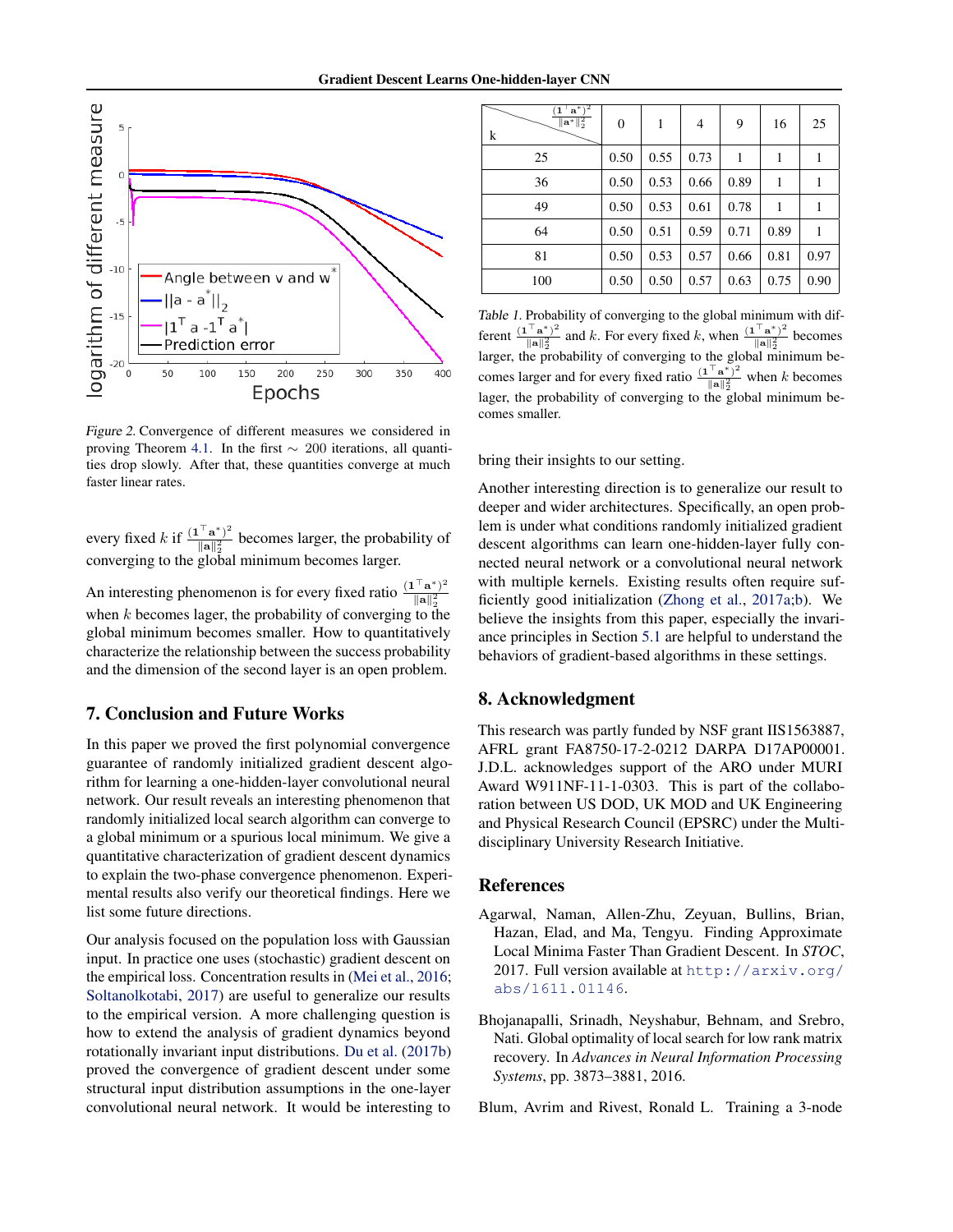neural network is NP-complete. In *Advances in neural information processing systems*, pp. 494–501, 1989.

- Brutzkus, Alon and Globerson, Amir. Globally optimal gradient descent for a Convnet with Gaussian inputs. *arXiv preprint arXiv:1702.07966*, 2017.
- Carmon, Yair, Duchi, John C, Hinder, Oliver, and Sidford, Aaron. Accelerated methods for non-convex optimization. *arXiv preprint arXiv:1611.00756*, 2016.
- Cho, Youngmin and Saul, Lawrence K. Kernel methods for deep learning. In *Advances in neural information processing systems*, pp. 342–350, 2009.
- Choromanska, Anna, Henaff, Mikael, Mathieu, Michael, Arous, Gérard Ben, and LeCun, Yann. The loss surfaces of multilayer networks. In *Artificial Intelligence and Statistics*, pp. 192–204, 2015.
- Dauphin, Yann N, Fan, Angela, Auli, Michael, and Grangier, David. Language modeling with gated convolutional networks. *arXiv preprint arXiv:1612.08083*, 2016.
- Du, Simon S, Jin, Chi, Lee, Jason D, Jordan, Michael I, Poczos, Barnabas, and Singh, Aarti. Gradient descent can take exponential time to escape saddle points. *arXiv preprint arXiv:1705.10412*, 2017a.
- Du, Simon S, Lee, Jason D, and Tian, Yuandong. When is a convolutional filter easy to learn? *arXiv preprint arXiv:1709.06129*, 2017b.
- Feizi, Soheil, Javadi, Hamid, Zhang, Jesse, and Tse, David. Porcupine neural networks:(almost) all local optima are global. *arXiv preprint arXiv:1710.02196*, 2017.
- Freeman, C Daniel and Bruna, Joan. Topology and geometry of half-rectified network optimization. *arXiv preprint arXiv:1611.01540*, 2016.
- Ge, Rong, Huang, Furong, Jin, Chi, and Yuan, Yang. Escaping from saddle points  $-$  online stochastic gradient for tensor decomposition. In *Proceedings of The 28th Conference on Learning Theory*, pp. 797–842, 2015.
- Ge, Rong, Lee, Jason D, and Ma, Tengyu. Matrix completion has no spurious local minimum. In *Advances in Neural Information Processing Systems*, pp. 2973–2981, 2016.
- Ge, Rong, Jin, Chi, and Zheng, Yi. No spurious local minima in nonconvex low rank problems: A unified geometric analysis. In *Proceedings of the 34th International Conference on Machine Learning*, pp. 1233–1242, 2017a.
- Ge, Rong, Lee, Jason D, and Ma, Tengyu. Learning one-hidden-layer neural networks with landscape design. *arXiv preprint arXiv:1711.00501*, 2017b.
- Glorot, Xavier and Bengio, Yoshua. Understanding the difficulty of training deep feedforward neural networks. In *Proceedings of the Thirteenth International Conference on Artificial Intelligence and Statistics*, pp. 249–256, 2010.
- Goel, Surbhi and Klivans, Adam. Eigenvalue decay implies polynomial-time learnability for neural networks. *arXiv preprint arXiv:1708.03708*, 2017a.
- Goel, Surbhi and Klivans, Adam. Learning depth-three neural networks in polynomial time. *arXiv preprint arXiv:1709.06010*, 2017b.
- Goel, Surbhi, Kanade, Varun, Klivans, Adam, and Thaler, Justin. Reliably learning the ReLU in polynomial time. *arXiv preprint arXiv:1611.10258*, 2016.
- Haeffele, Benjamin D and Vidal, René. Global optimality in tensor factorization, deep learning, and beyond. *arXiv preprint arXiv:1506.07540*, 2015.
- Hardt, Moritz and Ma, Tengyu. Identity matters in deep learning. *arXiv preprint arXiv:1611.04231*, 2016.
- Hardt, Moritz and Price, Eric. The noisy power method: A meta algorithm with applications. In *Advances in Neural Information Processing Systems*, pp. 2861–2869, 2014.
- He, Kaiming, Zhang, Xiangyu, Ren, Shaoqing, and Sun, Jian. Delving deep into rectifiers: Surpassing human-level performance on imagenet classification. In *Proceedings of the IEEE international conference on computer vision*, pp. 1026–1034, 2015.
- Janzamin, Majid, Sedghi, Hanie, and Anandkumar, Anima. Beating the perils of non-convexity: Guaranteed training of neural networks using tensor methods. *arXiv preprint arXiv:1506.08473*, 2015.
- Kawaguchi, Kenji. Deep learning without poor local minima. In *Advances In Neural Information Processing Systems*, pp. 586–594, 2016.
- Krizhevsky, Alex, Sutskever, Ilya, and Hinton, Geoffrey E. Imagenet classification with deep convolutional neural networks. In *Advances in neural information processing systems*, pp. 1097–1105, 2012.
- LeCun, Yann, Bottou, Léon, Orr, Genevieve B, and Müller, Klaus-Robert. Efficient backprop. In *Neural networks: Tricks of the trade*, pp. 9–50. Springer, 1998.
- Lee, Jason D, Simchowitz, Max, Jordan, Michael I, and Recht, Benjamin. Gradient descent only converges to minimizers. In *Conference on Learning Theory*, pp. 1246– 1257, 2016.